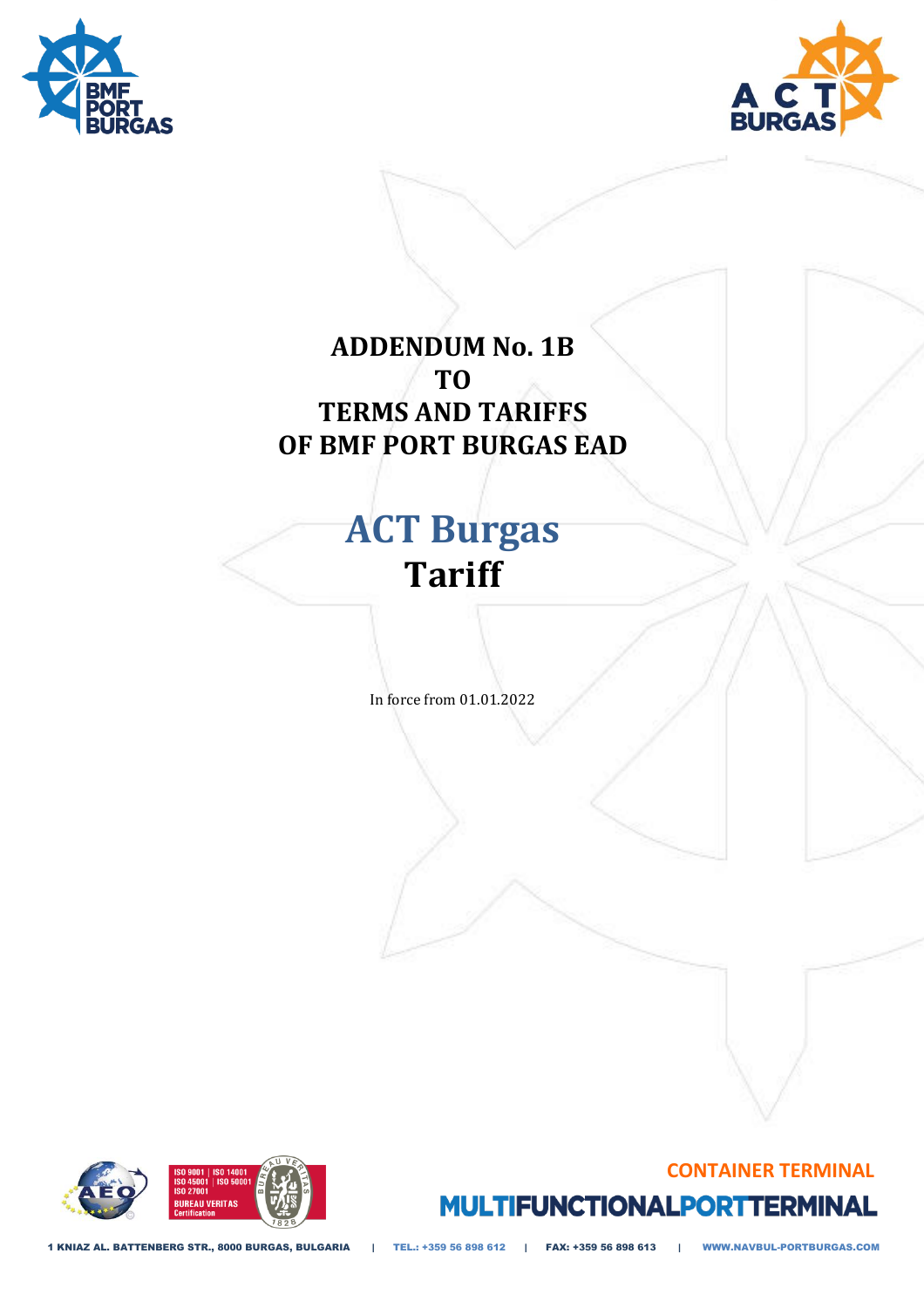#### **1 General**

- 1.1 This tariff is integral part of Terms and Tariffs for services performed by "BMF PORT BURGAS EAD" and refers to prices and conditions for handling of containers and containerized cargo.
- 1.2 For the purpose of clarity and distinction to other activities related to cargo handling, the management of container operations is performed by the Department Advance Container Terminal Burgas (later ACT Burgas) as part of of BMF PORT BURGAS.
- 1.3 Actual charges may vary depending on properties of cargo. Interpretation of tariff belongs to ACT Burgas.
- 1.4 The unit rates and prices published in this Addendum shall apply to all consumers who do not have a separate contract / quotation with/by BMF Port Burgas EAD in respect of ACT Burgas.
- 1.5 Unless otherwise agreed between the parties, ACT Burgas reserves the rights to furnish all equipment, supplies and materials, and to perform all services in connection to operations with containers and/or containerized cargo at ACT Burgas.
- 1.6 The charges prescribed in this tariff are net charges without any taxes that may be applicable as per current laws of Republic of Bulgaria.
- 1.7 The currency of this tariff is Euro.
- 1.8 The Customer shall pay in Euro or in Bulgarian Lev equivalent calculated according to the official exchange rate of the Euro on the payment date as announced by the Bulgarian National Bank.
- 1.9 The payer for the services is the party requesting services if not agreed otherwise.
- 1.10 For storage of empty containers, a Pool method may be used, where the client pays established rate per TEU for daily excess of allowed limit.
- 1.11 Storage charges will be collected on monthly basis or at the time of delivery/loading whichever happens first.
- 1.12 Rates contained hereby apply to ISO containers of 20 and 40 feet, with maximum weight and out of gauge sizes limited by SWL and dimensions of a spreader with attachments.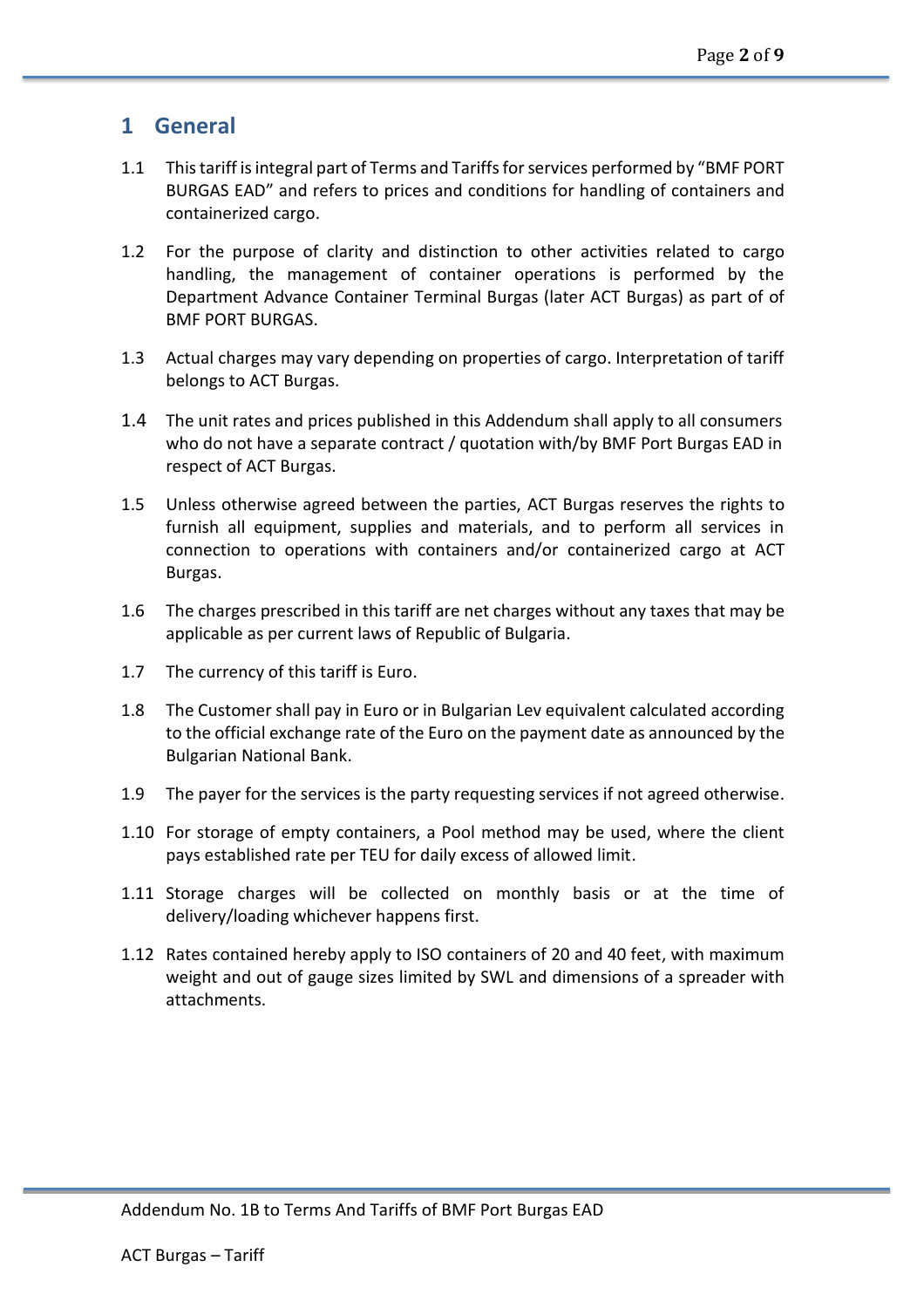#### **2 Definitions**

- 2.1 **Carrier** vessel owner, operator, charterer or their agents
- 2.2 **CFS** Container Freight Station physical location for activities related to taking out of and inserting cargo in container, including stripping, stuffing and physical inspections by control authorities.
- 2.3 **CY** container terminal and yards or any area within the port allocated for use by ACT Burgas
- 2.4 **Direct Delivery** transfer of cargo between vessel or container and road or rail transport without being grounded in CY
- 2.5 **FCL** Full Container Load a loaded or sealed container received or delivered by ACT Burgas
- 2.6 **Free Time** a period of time during which containers or cargo may be left in CY without incurring storage charges
- 2.7 **Freight Tone** one tone of cargo of 1000 kg or 1 cubic meter whichever is the greater
- 2.8 **Handling** receiving or delivering of containers or cargo to/from land transport or CFS area
- 2.9 **IMDG** International Maritime Dangerous Goods
- 2.10 **LCL** Less than Container Load a container stuffed or stripped by ACT Burgas covered by two or more Bills of Lading
- 2.11 **Manipulation** moving of containers or cargo within CY i.e. for stripping, inspections, etc.
- 2.12 **OOG** Out Of Gauge
- 2.13 **PTI** Pre Trip Inspection for reefers
- 2.14 **Restow** the movement of container or cargo from one stowage position to another
- 2.15 **THC (Terminal Handling Charge)** indivisible charge levied on shipping lines comprising from Stevedoring and Handling charges
- 2.16 **Transshipment** containers or cargo transferred from one vessel to another without leaving the port, charged to the first carrier
- 2.17 **Transit Cargo** cargo that is reloaded on the terminal from one land transport to another
- 2.18 **Stevedoring** moving of a container or cargo from vessel to CY or vice versa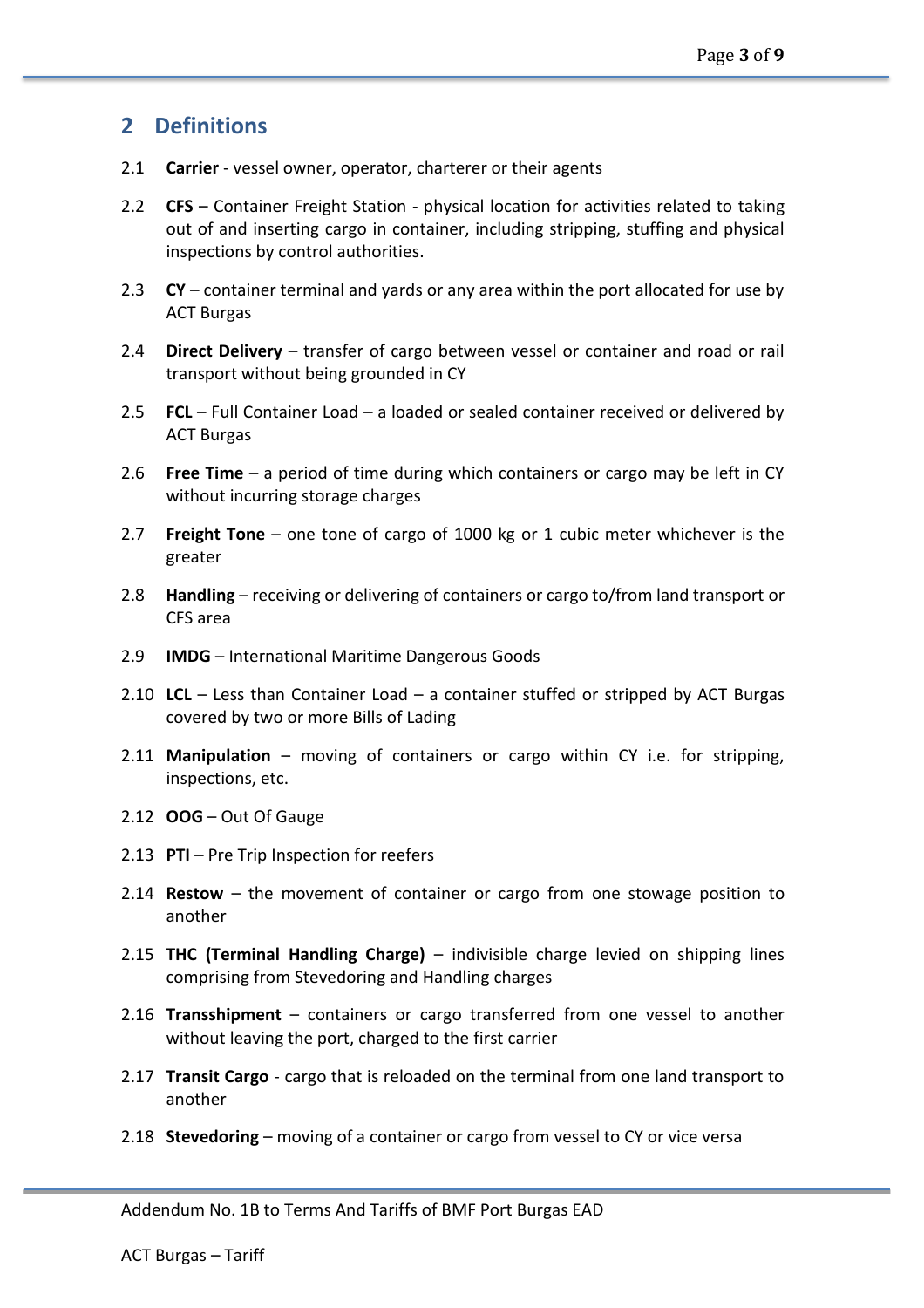- 2.19 **Storage** storage period starts at the time when cargo is accepted on the terminal and ends when it leaves the terminal.
- 2.20 **Unusual cargo condition** cargo in damaged packing, inclined cargo, special loading/unloading requirements (not specified in the primary request submitted), insufficient, incorrect or missing preliminary information on the suspension points, specific lashing, specific stowage and others on the discretion of ACT Burgas.

#### **3 Containers**

| <b>No</b>                                                                           | <b>ITEM</b>                                                  | <b>Unit</b> | <b>FULL</b> |        | <b>EMPTY</b> |       |  |
|-------------------------------------------------------------------------------------|--------------------------------------------------------------|-------------|-------------|--------|--------------|-------|--|
|                                                                                     |                                                              |             | 20'         | 40'    | 20'          | 40'   |  |
| <b>IMPORT / EXPORT</b>                                                              |                                                              |             |             |        |              |       |  |
| $\mathbf{1}$                                                                        | Stevedoring <sup>1</sup>                                     | Pc          | 80.53       | 95.72  | 52.97        | 64.74 |  |
| $\overline{2}$                                                                      | Handling                                                     | Pc          | 30.91       | 35.49  | 25.19        | 28.62 |  |
| 3                                                                                   | Restow on board                                              | Pc          | 45.60       | 53.18  | 28.62        | 34.98 |  |
| 4                                                                                   | Restow via quay <sup>2</sup>                                 | Pc          | 120.80      | 120.80 |              |       |  |
| 5                                                                                   | Hatch covers out or in per move                              | Pc          | 80.53       |        |              |       |  |
| 6                                                                                   | Lashing bin containers out or in per move                    | Pc          | 80.53       |        |              |       |  |
| $\overline{7}$                                                                      | Lashing or unlashing containers                              | Pc          | 8.00        |        |              |       |  |
| 8                                                                                   | Lashing or unlashing containers on non-<br>container vessels | Pc          | 16.00       |        |              |       |  |
| <b>STORAGE IMPORT / EXPORT</b>                                                      |                                                              |             |             |        |              |       |  |
| 9                                                                                   | $1st$ to $6th$ day                                           | Day         | Free        | Free   | 1.00         | 2.00  |  |
| 10                                                                                  | 7 <sup>th</sup> to 20 <sup>th</sup> day                      | Day         | 3.00        | 6.00   | 1.10         | 2.20  |  |
| 11                                                                                  | 21st to 30 <sup>th</sup> day                                 | Day         | 6.00        | 12.00  | 1.10         | 2.20  |  |
| 12                                                                                  | 31st and over                                                | Day         | 12.00       | 24.00  | 1.10         | 2.20  |  |
| <b>TRANSSHIPMENT</b>                                                                |                                                              |             |             |        |              |       |  |
| 13                                                                                  | Stevedoring                                                  | Pc          | 120.80      | 138.00 | 68.67        | 90.81 |  |
| <b>STORAGE TRANSSHIPMENT</b>                                                        |                                                              |             |             |        |              |       |  |
| 14                                                                                  | $1st$ to $14th$ day                                          | Day         | Free        | Free   | Free         | Free  |  |
| 15                                                                                  | 15 <sup>th</sup> and over                                    | Day         | 6.00        | 12.00  | 1.10         | 2.20  |  |
| <b>OTHERS</b>                                                                       |                                                              |             |             |        |              |       |  |
| 16A                                                                                 | Reefer plug in and unplug                                    | Pc          | 18.00       |        |              |       |  |
| 16B                                                                                 | Reefer power supply *                                        | Hour        | 1.90        |        |              |       |  |
| 16C                                                                                 | Reefer monitoring per inspection                             | Pc          | 1.00        |        |              |       |  |
| *Calculated as a difference between unplug and plug-in and rounded up to full hours |                                                              |             |             |        |              |       |  |
| 17                                                                                  | Manipulation (yard move one way)                             | Pc          | 18.55       | 18.55  | 15.90        | 15.90 |  |
| 18                                                                                  | Lift off or Lift on (Stack-land or v.v.)                     | Pc          | 23.32       | 34.98  | 17.49        | 23.32 |  |
| 19                                                                                  | Idle time vessel's gang                                      | Hour        | 350.00      |        |              |       |  |

Addendum No. 1B to Terms And Tariffs of BMF Port Burgas EAD

<sup>1</sup>When vessel operated is not equipped with cell guides under deck, the rate per p.1 of the table shall be increased by 50%.

<sup>2</sup>When restowing up to 5 containers per call, the rate per p.4 of the table shall be discounted by 50%.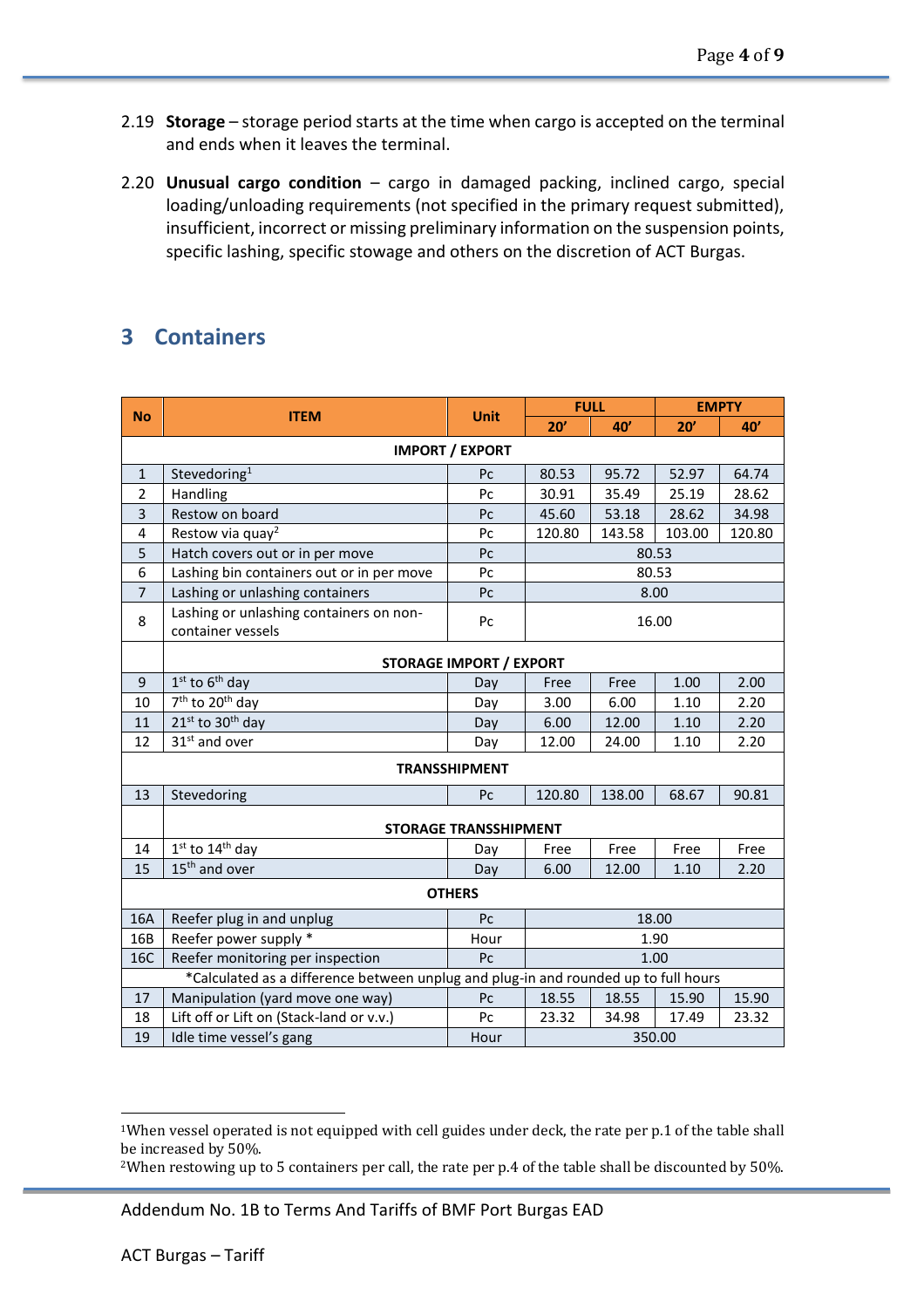| 20 | Any changes to the loading plan<br>requested by Master and accepted by The<br>Port after vessel's berthing | Pc             | 500.00 |
|----|------------------------------------------------------------------------------------------------------------|----------------|--------|
| 21 | Fee for special instructions <sup>3</sup> for unloading<br>/loading of a vessel.                           | P <sub>C</sub> | 500.00 |
| 22 | Service charge per rail wagon                                                                              | Pc             | 50.00  |
| 23 | Surcharge for overloaded container - 1 to<br>3 tons exceeding payload capacity. <sup>4</sup>               | %              | 50     |
| 24 | Surcharge for overloaded container -<br>over 3 tons exceeding payload capacity <sup>5</sup>                | %              | 100    |
| 25 | Surcharge for IMDG cargo                                                                                   | %              | 50     |
| 26 | Surcharge for OOG containers                                                                               | %              | 50     |
| 27 | Surcharge for Public Holidays                                                                              | %              | 100    |

#### **4 Other services on containers**

| <b>No</b>      |                                                                                                      |                | <b>FULL</b> |       | <b>EMPTY</b> |       |  |  |  |
|----------------|------------------------------------------------------------------------------------------------------|----------------|-------------|-------|--------------|-------|--|--|--|
|                | <b>ITEM</b>                                                                                          | <b>Unit</b>    | 20'         | 40'   | 20'          | 40'   |  |  |  |
|                | <b>OTHER SERVICES ON CONTAINERS</b>                                                                  |                |             |       |              |       |  |  |  |
| $\mathbf{1}$   | Sweeping of container (movement not<br>included)                                                     | P <sub>C</sub> | N/A         | N/A   | 9.50         | 19.00 |  |  |  |
| $\overline{2}$ | Washing of container (movement not<br>included)                                                      | Pc             | N/A         | N/A   | 15.00        | 30.00 |  |  |  |
| 3              | Sealing of container (seal provided by<br>client)                                                    | Pc             | 3.00        |       |              |       |  |  |  |
| 4              | Removing IMDG labels per label                                                                       | P <sub>C</sub> | 3.00        |       |              |       |  |  |  |
| 5              | CSC registration renewal                                                                             | Pc             | 65.00       |       |              |       |  |  |  |
| 6              | Covering Open-Top containers with<br>canvas                                                          | Pc             | 12.00       | 24.00 | 12.00        | 24.00 |  |  |  |
| $\overline{7}$ | PTI for reefers (basic check, movement<br>not included)                                              | Pc             | N/A         | N/A   | 15.00        | 15.00 |  |  |  |
| 8              | Knocking down/ folding of flat-rack<br>container                                                     | Pc             | N/A<br>N/A  |       | 20.00        | 20.00 |  |  |  |
| 9              | Bundling up/Unbundling of containers,<br>per set                                                     | Pc             | N/A         | N/A   | 35.00        | 35.00 |  |  |  |
| 10             | Container roof check at gate-in or gate-<br>out                                                      | Pc             | 5.00        |       |              |       |  |  |  |
| 11             | Change of executive information of a<br>container                                                    | Pc             | 20.00       |       |              |       |  |  |  |
| 12             | Creation of user in TOS with specific<br>privileges otherwise the standard* for<br>the Shipping Line | Pc             | 100.00      |       |              |       |  |  |  |

<sup>3</sup> Unloading with subsequent loading of the same bаy is considered standard.

The above-mentioned prices do not apply to containers with classification of IMO 1 and 2.

Addendum No. 1B to Terms And Tariffs of BMF Port Burgas EAD

<sup>4</sup> In case of dispute, certified scaling should be performed.

<sup>5</sup> In case of dispute, certified scaling should be performed.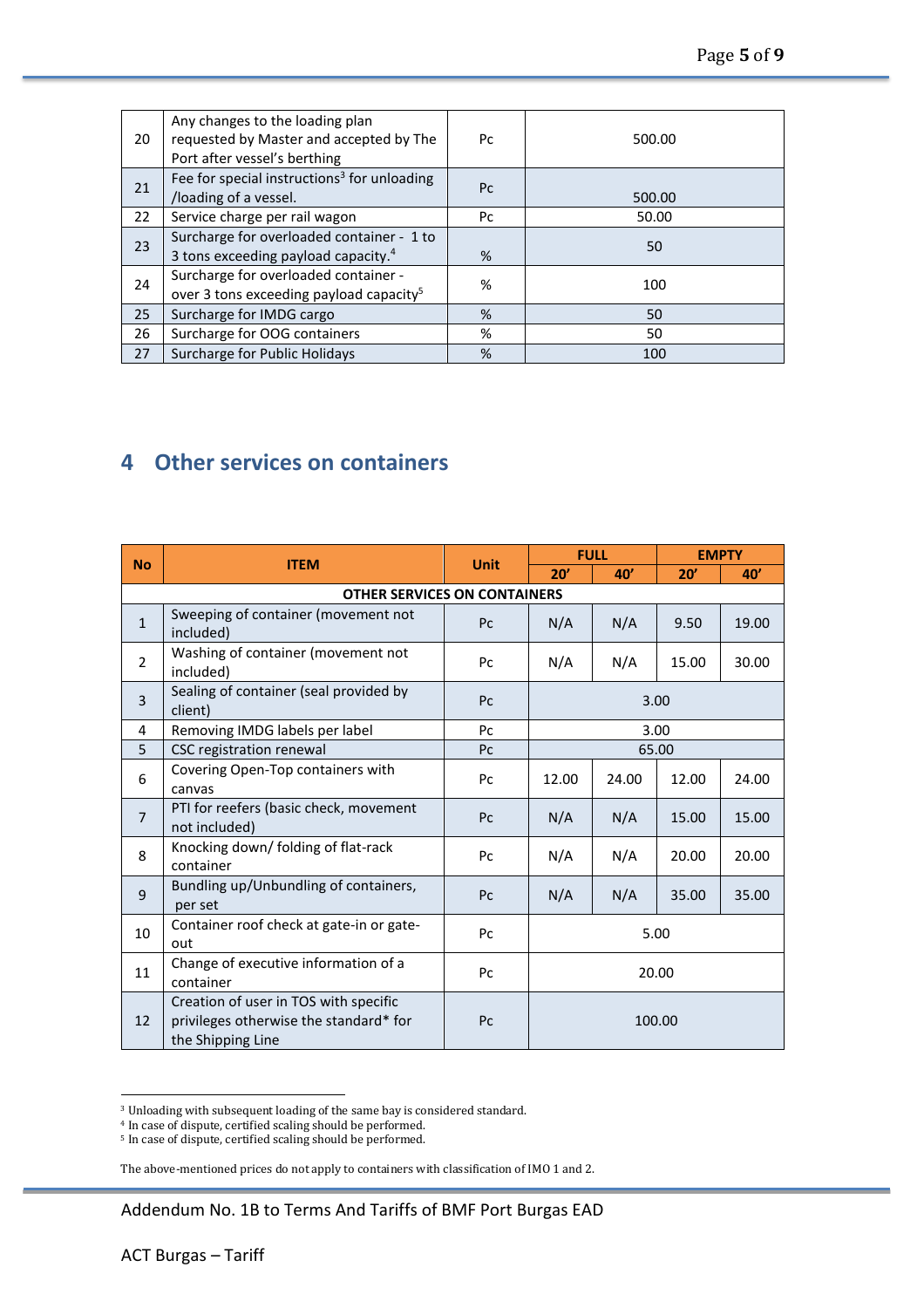| 13  | Prior provision of number of empty<br>containers for booking <sup>6</sup>                                                                                                             | Pc                                              | 50.00          |     |       |       |
|-----|---------------------------------------------------------------------------------------------------------------------------------------------------------------------------------------|-------------------------------------------------|----------------|-----|-------|-------|
| 14  | Any changes to loading orders following<br>issuance of load list by ship's operator                                                                                                   | Pc                                              | 20.00<br>20.00 |     |       |       |
| 15  | Creation of Booking/Equipment Delivery<br>Order, change of Booking, container Pre-<br>advice according to request received by<br>e-mail by contractor with secured access<br>in NAVIS | Pc                                              |                |     |       |       |
| 16  | Moving container for Customs scanning,<br>border veterinary control, Customs<br>inspections warehouse, weighing etc.<br>without lifting from the trailer <sup>7</sup>                 | P <sub>C</sub>                                  | 40.00          |     |       |       |
| 17  | Moving container for border veterinary<br>control, Customs inspections warehouse<br>etc. with lifting from the trailer <sup>8</sup>                                                   | Pc                                              | 70.00          |     |       |       |
| 18  | Stay of the tractor with trailer during<br>inspections <sup>9</sup>                                                                                                                   | 1 Hour<br>Every<br>started<br>3 Hours<br>period | Free<br>50.00  |     |       |       |
| 19  | Complex PTI on reefer including<br>manipulation, cleaning, washing,<br>disinfection and PTI                                                                                           | Pc                                              | N/A            | N/A | 75.00 | 85.00 |
| 19A | VGM - verification of gross mass of a<br>container arriving on truck, weighing of<br>container truck                                                                                  | Pc                                              | 20.00          |     |       |       |
| 19B | VGM - verification of gross mass of a<br>container from stack or arriving by rail                                                                                                     | Pc                                              | 70.00          |     |       |       |

\*The standard user in NAVIS N4 has the following roles:

- a) Appointments
- b) CAP
- c) PIN
- d) Shipping Line (Import)
- e) Shipping Line (Booking)
- f) Shipping Line (Enquiry View Only)
- g) VGM Update

<sup>8</sup> The price does not include stay of the tractor with the trailer.

The above-mentioned prices do not apply to containers with classification of IMO 1 and 2.

Addendum No. 1B to Terms And Tariffs of BMF Port Burgas EAD

<sup>6</sup> The port is not responsible / does not coordinate container dispatch by truck. The carrier should request the exact number of the respective container

<sup>7</sup> The price does not include stay of the tractor with the trailer nor the weighing on a vehicle scale.

<sup>9</sup> Time count starts when manipulation is completed and container is ready for inspection or the time stated in the work order whichever is later.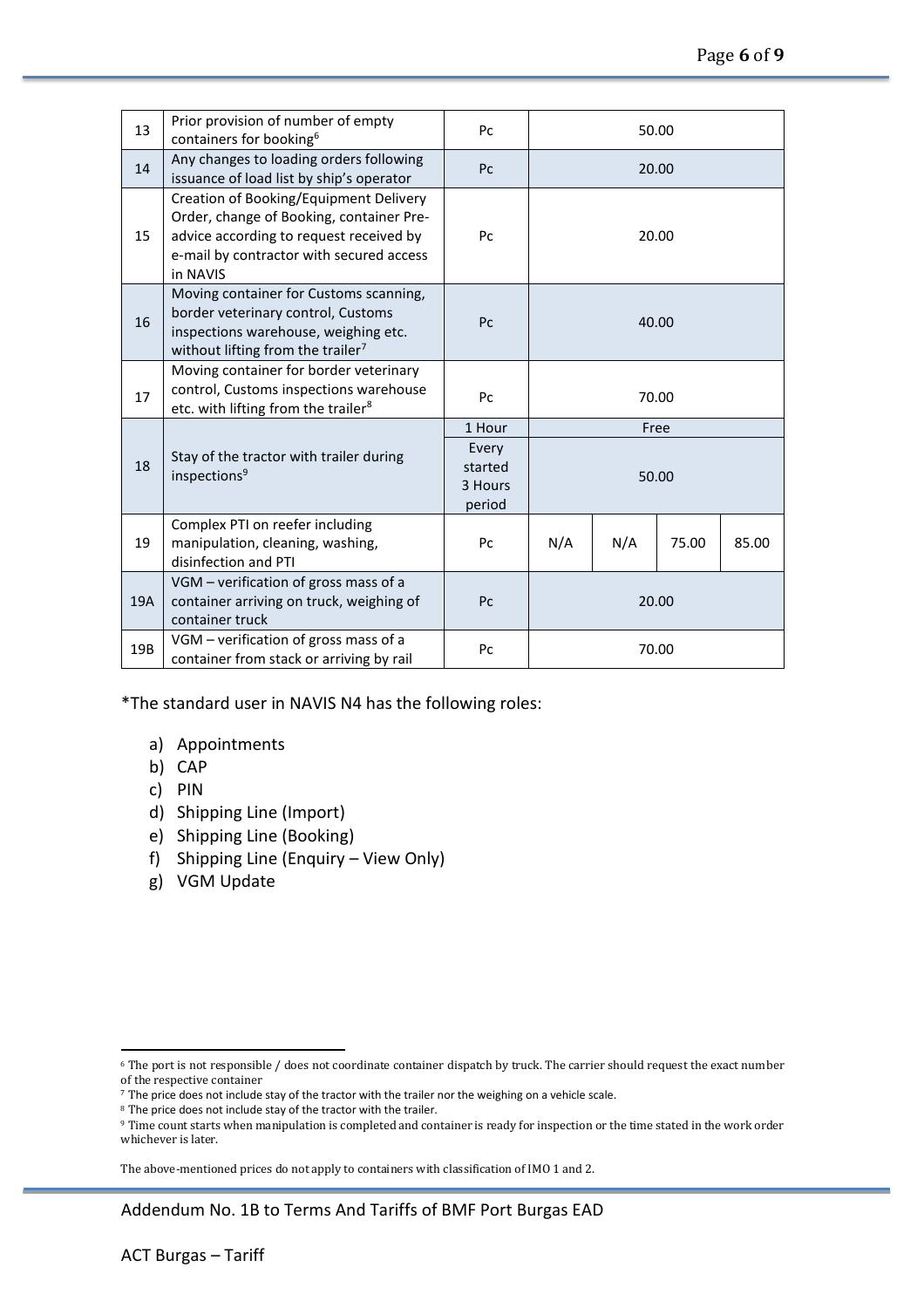#### **5 CFS – Container Freight Station**

- 5.1 In order to calculate due fees cargo weight is rounded per commenced tone.
- 5.2 Applicable surcharges of the rates for handling of containerized cargoes:

a) Indirect stripping/stuffing rates will be increased by 50%;

b) Upon Client's request for express service, contrary to the terms under p. 3.17 of Appendix № 1A to the "Terms and Tariffs of BMF PORT BURGAS EAD and within the officially announced working hours, an increase of 20% to 50% shall be applied on the cargo handling rates;

c) ACT Burgas reserves the right to apply a surcharge of up to 50% of the cargo handling rates in case the Client changes his instructions as per submitted request for stuffing or stripping, the implementation of which is already accordingly organized by ACT Burgas. The surcharge is applied in case of discrepancy between the handling specifics as per submitted request and the ones as per the subsequently changed instructions;

d) For Unusual Cargo Conditions in stripping, stuffing or reloading rates will be increased by 50%;

e) Any manipulations with cargoes on the territory of ACT Burgas, performed by outsiders, despite the possibility for the same to be provided by ACT Burgas, will be charged with 100% increase of the respective rates as per the present;

5.3 Applicable conditions for carrying out inspections on cargo in containers by the controlling authorities:

a) The above are carried out at the designated places on the territory of ACT Burgas. In order to ensure the safety and continuity of the operational activities in the CY, ACT Burgas does not allow the above to be carried out at random places and the containers selected for inspection by the state control bodies should be moved from the stack to the designated places.

b) For customs inspections exceeding the limit of 1.5 ton the rate for respective cargo type for indirect stripping shall be applied.

c) When carrying out customs inspection on the ramps of/in the "Cold Warehouse", the rate of handling of the cargo will be increased by 30% to 50% of the rate for the indirect option of handling.

- 5.4 Lashing and unlashing of goods in a container is subject to agreement with ACT Burgas and its value is based on materials used, man-hours and skills required.
- 5.5 In case if no separate agreement for lashing and/or unlashing exists, then ACT Burgas has the right to change the rates specified below.
- 5.6 Below rates do not include move of a container neither full nor empty.
- 5.7 The term "ton" in below table refers to a Freight Tone.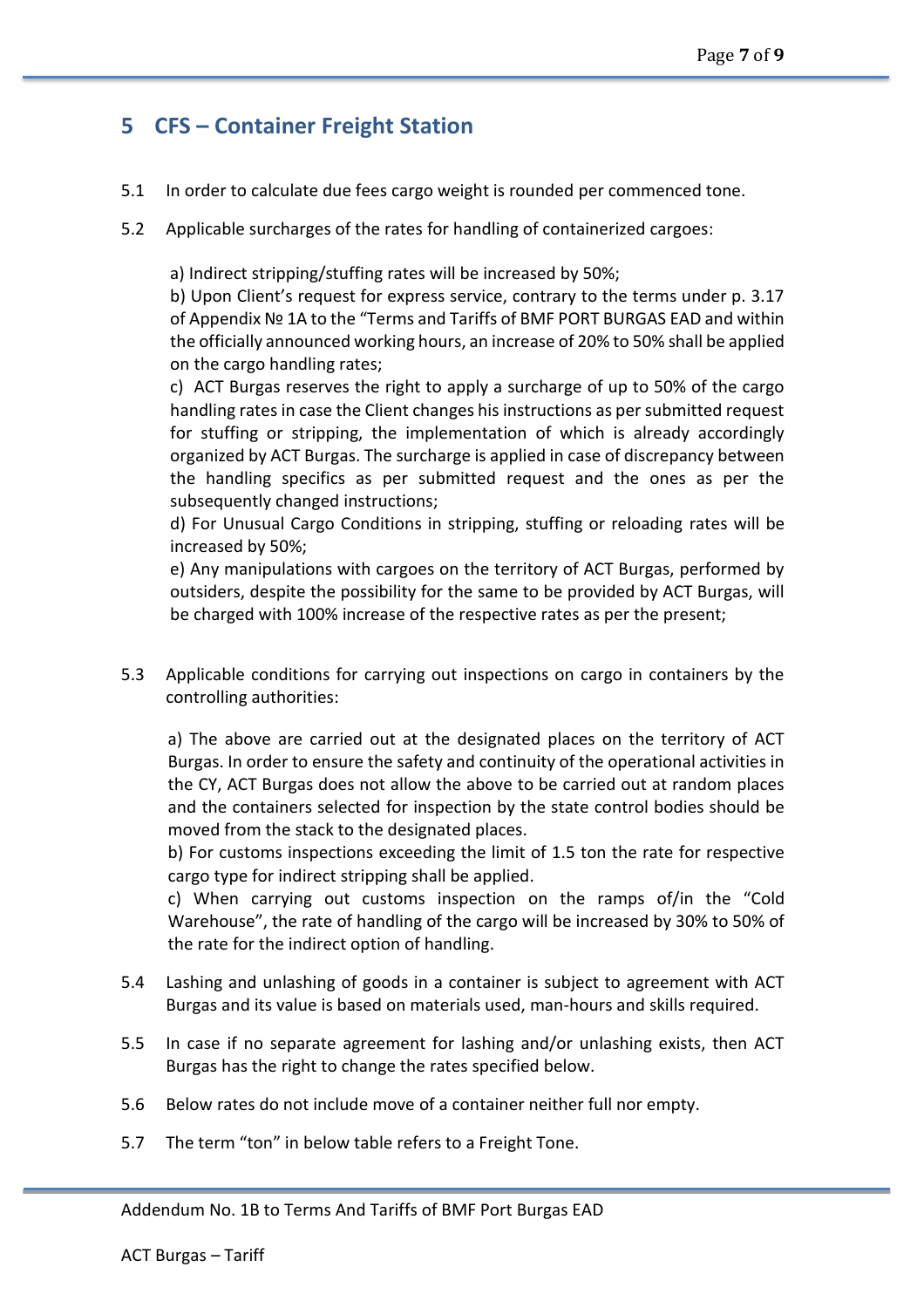| <b>No</b>                                 | <b>ITEM</b>                                                                                                                                                                                                                  | <b>Unit</b> | Rate    | <b>Note</b> |  |  |  |  |
|-------------------------------------------|------------------------------------------------------------------------------------------------------------------------------------------------------------------------------------------------------------------------------|-------------|---------|-------------|--|--|--|--|
|                                           | Direct Stripping/Stuffing of a container to/from land vehicle or vice versa                                                                                                                                                  |             |         |             |  |  |  |  |
| $\mathbf{1}$                              | Unitized                                                                                                                                                                                                                     | Ton         | 7.75    | $1*$        |  |  |  |  |
| $\overline{2}$                            | Loose                                                                                                                                                                                                                        | Ton         | 15.50   | $2*$        |  |  |  |  |
| 3                                         | Heavy pieces (5t-60t)                                                                                                                                                                                                        | Ton         | 12.75   |             |  |  |  |  |
| 4                                         | Vehicles (motor bikes, cars) <sup>10</sup>                                                                                                                                                                                   | Pc          | 80.00   |             |  |  |  |  |
| 5                                         | Ores, concentrates, coals, grains                                                                                                                                                                                            | Ton         | 7.00    |             |  |  |  |  |
| Lashing/ unlashing of cargo in containers |                                                                                                                                                                                                                              |             |         |             |  |  |  |  |
| 6                                         | Lashing cargo in 20' container                                                                                                                                                                                               | Pc          | 45.0011 |             |  |  |  |  |
| 7                                         | Lashing cargo in 40' container                                                                                                                                                                                               | Pc          | 80.0012 |             |  |  |  |  |
| 8                                         | Lashing of OOG cargo in 20' container                                                                                                                                                                                        | Pc          | 145.00  |             |  |  |  |  |
| 9                                         | Lashing of OOG cargo in 40' container                                                                                                                                                                                        | Pc          | 180.00  |             |  |  |  |  |
| 10                                        | Unlashing cargo in 20' container                                                                                                                                                                                             | Pc          | 22.50   |             |  |  |  |  |
| 11                                        | Unlashing cargo in 40' container                                                                                                                                                                                             | Pc          | 40.00   |             |  |  |  |  |
| Storage - general cargo                   |                                                                                                                                                                                                                              |             |         |             |  |  |  |  |
| 12                                        | Customs detention of goods during customs inspection or border<br>veterinary control in the "Cold Warehouse", either part or all of<br>the goods from the relevant container. Every container will be<br>charged separately. | Pc/day      | 30.00   |             |  |  |  |  |
| 13                                        | Stay of stripped cars for up to 3 days after stripping                                                                                                                                                                       | Pc/day      | 5.13    |             |  |  |  |  |
| 14                                        | Stay of stripped cars for 4 and above days after stripping                                                                                                                                                                   | Pc/day      | 15.00   |             |  |  |  |  |
| <b>Other services</b>                     |                                                                                                                                                                                                                              |             |         |             |  |  |  |  |
| 15                                        | Revisions, sampling and inspections up to 1.5 ton                                                                                                                                                                            | Pc          | 40.00   |             |  |  |  |  |
| 16                                        | Manipulations with unitized /loose cargo is charged as per item 1<br>and item 2 above, but not less than                                                                                                                     | Pc          | 30.00   |             |  |  |  |  |

1\* Unitized cargo rates are applied to the following goods:

- a) palletized goods, packages, crates, packages, big bags, slings, coils, barrels on pallets, drums and others weighing above 500 kg/piece.
- b) paper and cellulose rolls, bales, packages, cargo units
- c) steel or metal products steel sheets (rings, sheets packages, pallets), other steel products (structures, rails, pipes, wires, bars, profiles, cast products, beams)

2\* Loose cargo rates are applied to the following goods:

a) Non-palletized bags, cardboard boxes, packages, barrels, textiles and other packages up to 500 kg/piece.

<sup>10</sup> In order to keep the safety rules on the territory of BMF Port Burgas, it is not allowed dispatching of motorcycles and cars under their own power after stripping.

<sup>&</sup>lt;sup>11</sup> The prices do not apply to lashing of OOG cargoes.

<sup>&</sup>lt;sup>12</sup> The prices do not apply to lashing of OOG cargoes.